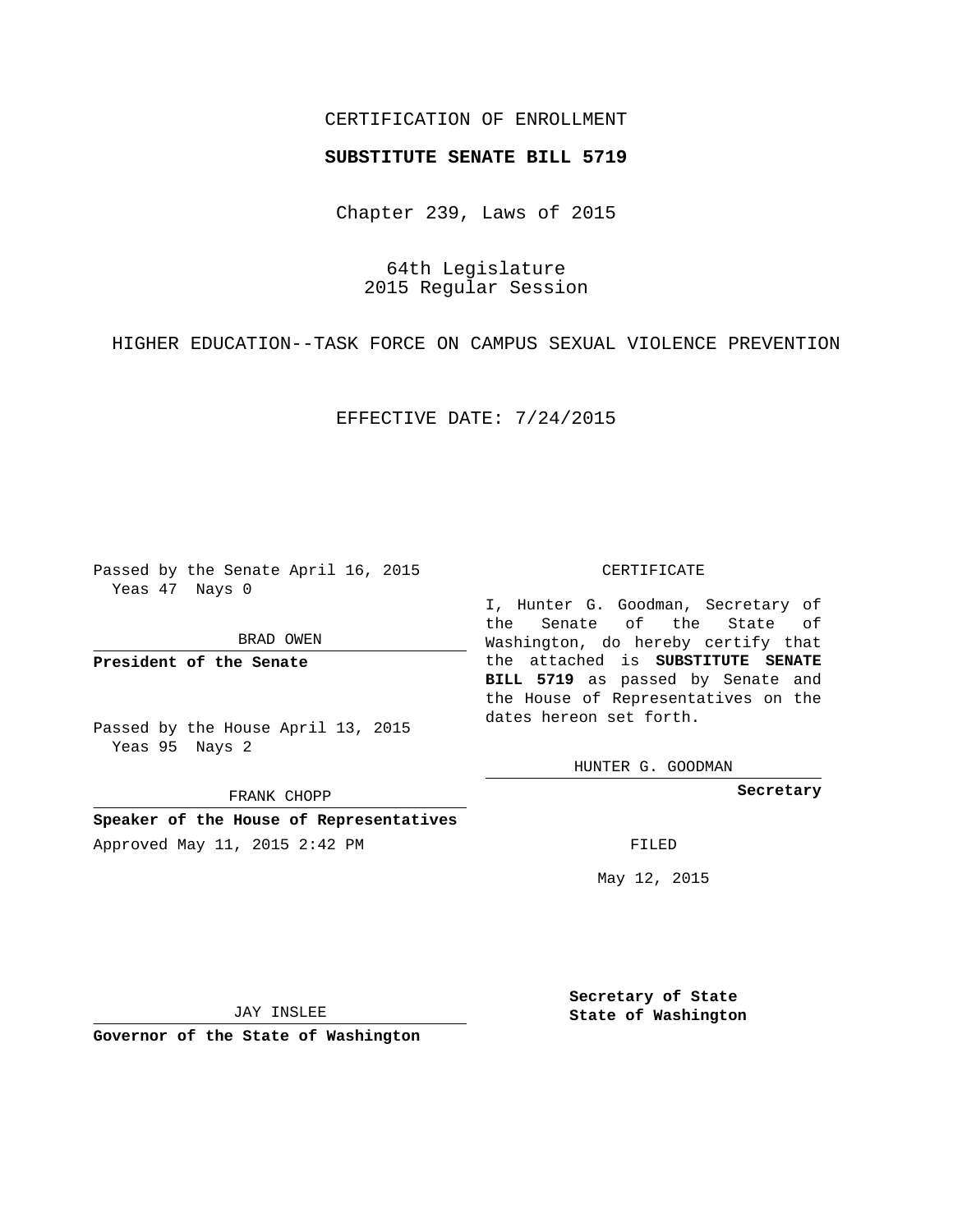## **SUBSTITUTE SENATE BILL 5719**

AS AMENDED BY THE HOUSE

Passed Legislature - 2015 Regular Session

# **State of Washington 64th Legislature 2015 Regular Session**

**By** Senate Higher Education (originally sponsored by Senators Bailey, Baumgartner, Becker, Kohl-Welles, Parlette, Dammeier, Honeyford, Fain, Fraser, Darneille, McAuliffe, Pearson, Angel, Keiser, Chase, Sheldon, Hill, Jayapal, and Frockt)

READ FIRST TIME 02/13/15.

1 AN ACT Relating to creating a task force on campus sexual 2 violence prevention; creating a new section; and providing an 3 expiration date.

4 BE IT ENACTED BY THE LEGISLATURE OF THE STATE OF WASHINGTON:

 NEW SECTION. **Sec. 1.** (1) The Washington student achievement council, the state board for community and technical colleges, the council of presidents, the institutions of higher education, the private independent higher education institutions, state law enforcement, and the Washington attorney general's office shall collaborate to carry out the following goals:

 (a) Develop a set of best practices that institutions of higher education and private independent higher education institutions may employ to promote the awareness of campus sexual violence, reduce the 14 occurrence of campus sexual violence, and enhance student safety;

15 (b) Develop recommendations for institutions of higher education 16 and private independent higher education institutions for improving 17 institutional campus sexual violence policies and procedures; and

18 (c) Develop recommendations for improving collaboration on campus 19 sexual violence issues among institutions of higher education and 20 between institutions of higher education and law enforcement.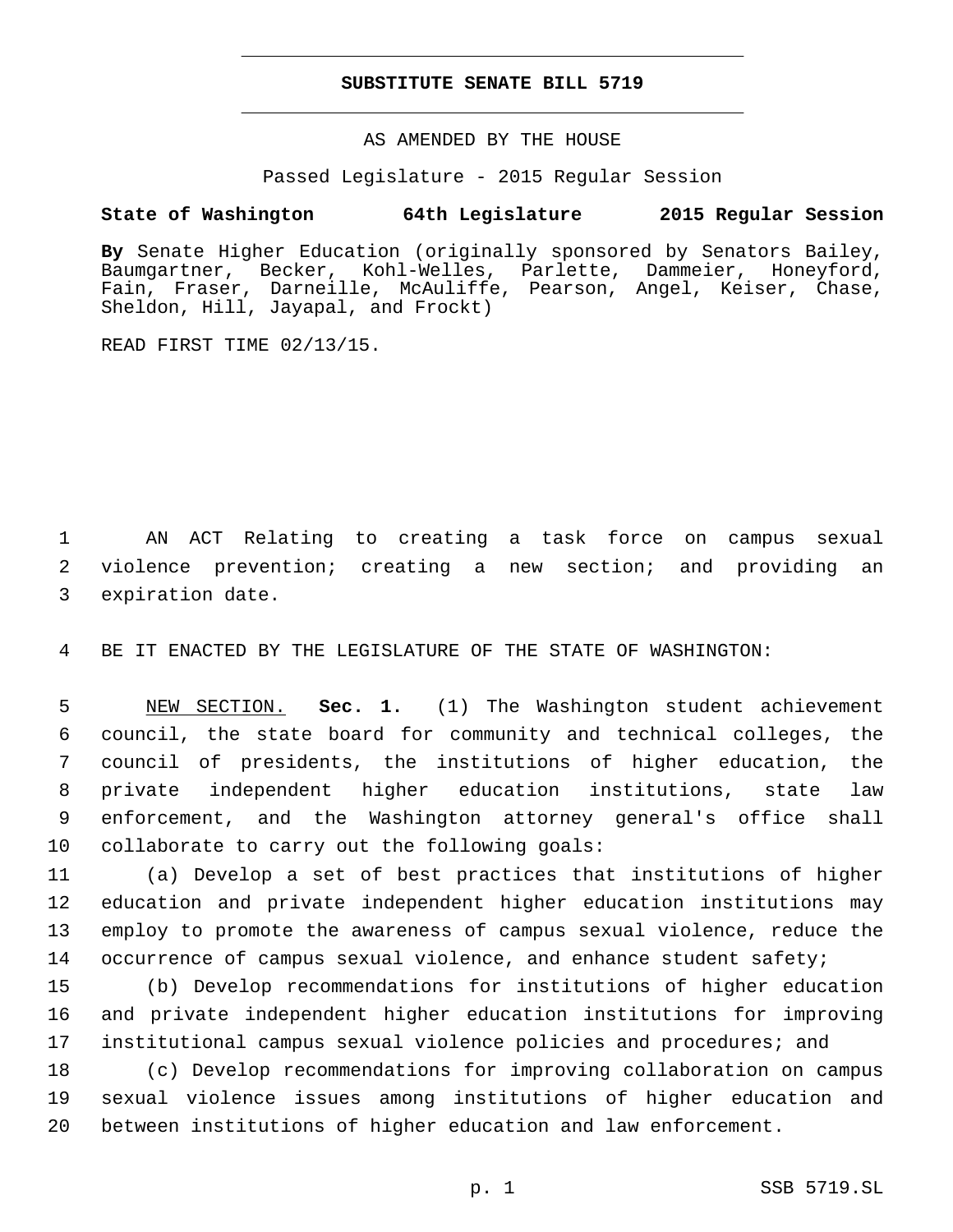(2) The task force on preventing campus sexual violence is 2 established.

(a) The task force includes the following members:

(i) One representative from the student achievement council;

 (ii) One representative from the state board for community and technical colleges;6

(iii) One representative from the council of presidents;

 (iv) One representative from each of the state universities, the regional universities, and the state college, who is the Title IX coordinator or who has expertise with Title IX and sexual violence 11 prevention efforts;

 (v) One representative from the Washington association of sheriffs and police chiefs*;*

 (vi) One representative from the independent colleges of 15 Washington;

 (vii) One representative from the nonprofit community who is an 17 advocate for sexual assault victims;

 (viii) One representative from the Washington state attorney 19 general's office; and

 (ix) One representative from the Washington association of 21 prosecuting attorneys.

 (b) The task force shall select a coordinator to facilitate its 23 progress.

 (c) The purpose of the task force is to coordinate and implement 25 the goals in subsection  $(1)$  of this section.

 (3) The task force shall report to the legislature and the institutions of higher education on its goals and recommendations 28 annually by December 31st.

 (4) For the purposes of this section, "institutions of higher education" has the same meaning as in RCW 28B.10.016.

 (5) To select the representative from the nonprofit community, as required by subsection (2)(a)(vii) of this section, the student achievement council shall issue a request for interest to nonprofit communities that are sexual assault victim advocates, asking who wishes to participate on the task force as a volunteer. The names and resumes, including experience participating in similar efforts, of proposed task force members must be submitted to the student achievement council. The student achievement council shall give this information to the task force and the task force chairs must select 40 the representative from this pool of candidates.